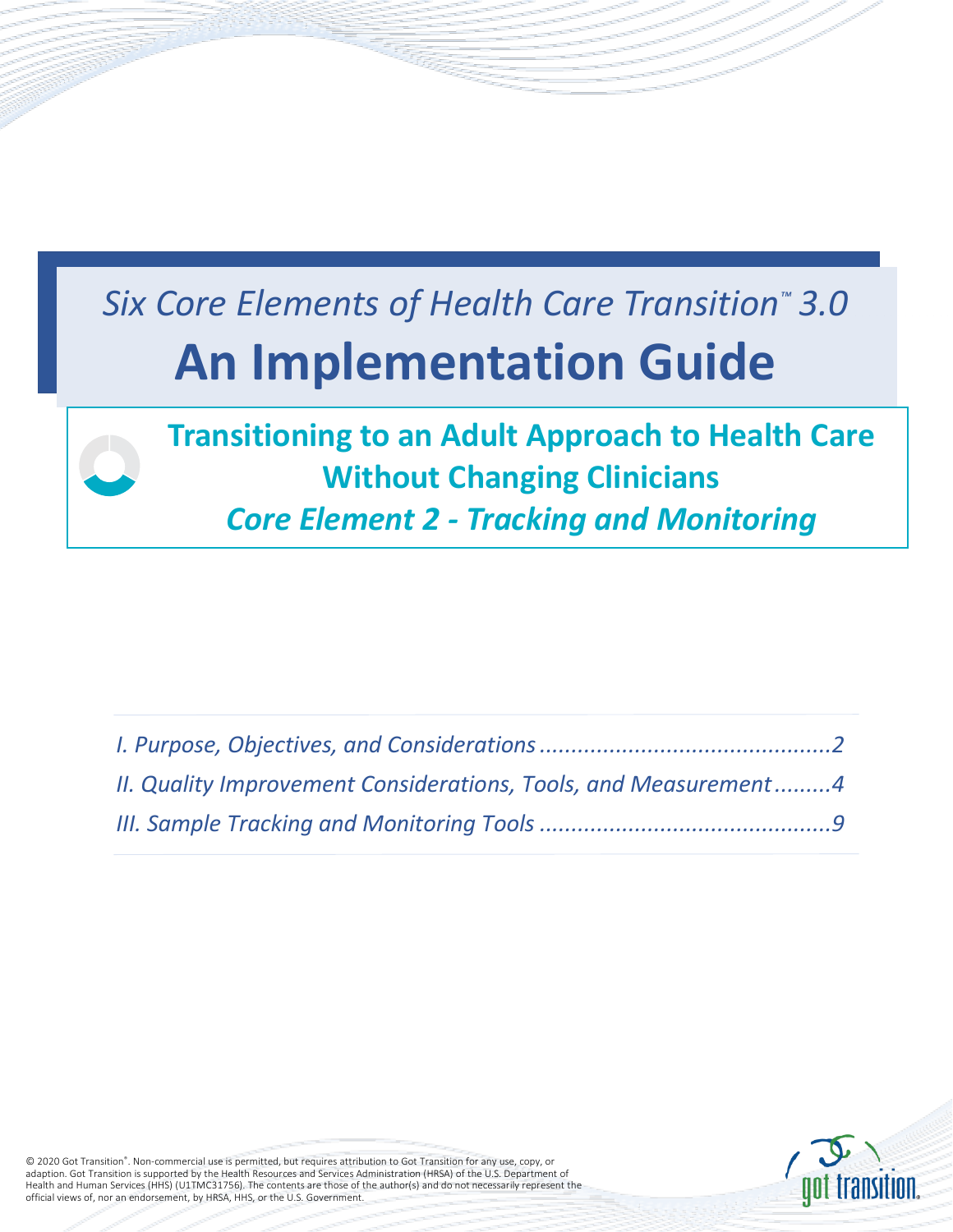## *I. Purpose, Objectives, and Considerations*

#### <span id="page-1-0"></span>Purpose

Tracking and monitoring receipt of the Six Core Elements of Health Care Transition™ (HCT) is the second element in the Six Core Elements. An individual flow sheet within the electronic medical record (EMR) can be used to track when individual transition-aged youth/young adults receive each core element. Information from the individual flow sheet can be used to populate a registry and help monitor the extent to which transition-aged youth/young adults in the practice/system are receiving recommended HCT services. *[See sample transition tracking and monitoring tools in Section III.](#page-8-0)*

### **Objectives**

*Establish* criteria and process for identifying transition-aged youth/young adults.

*Develop* process to track receipt of the Six Core Elements, integrating with electronic medical records (EMR) when possible.

## Considerations

#### **CONTENT**

#### *What information might be included in tracking and monitoring?*

**Below are some questions and ideas to think about.**

- *Demographic and diagnostic information (e.g., name, date of birth, age, diagnosis).*
- *Medical (e.g., disease complexity including utilization) and social complexity information (e.g., social determinants of health/adverse childhood experiences) information. This information will be helpful to risk stratify your transition-aged population. 1-3*
- *Date of receipt of each core element, including:*
	- o *When the transition and care policy/guide was shared with youth/young adult and parent/caregiver*
	- o *When the HCT readiness/self-care skills assessment was administered*
	- o *When the HCT readiness/self-care skills education was provided*
	- o *When the HCT plan of care was shared with youth/young adult/parent/caregiver*
	- o *When the medical summary and emergency care plan were shared with youth/young adult/parent/caregiver*
	- o *When the age 18 privacy and consent changes were discussed*
	- o *When supported decision-making (if needed) was discussed*
	- o *When feedback was elicited from youth/young adult/parent/caregiver about the HCT supports received in your practice*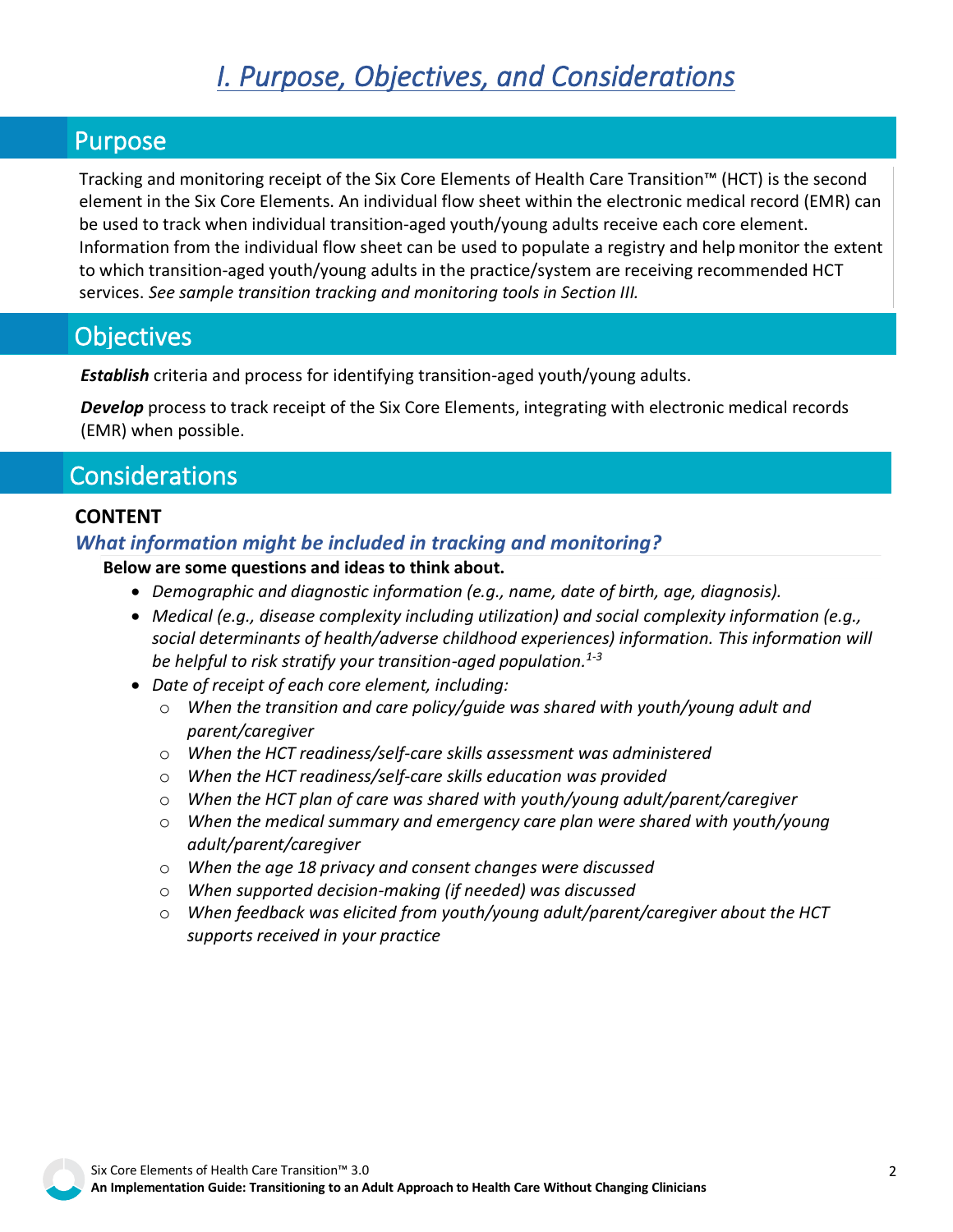#### **PROCESS**

#### *What is the process to implement tracking and monitoring?*

#### **Below are some questions and ideas to think about.**

- *Develop criteria for what youth/young adults will be a part of this transition registry. Will it include all transition-aged youth/young adults or will it include youth/young adult with selected chronic conditions? (See references below.)*
- *Decide at what age the registry will begin to track the youth/young adult's receipt of HCT services.*
- *Decide what patient data should be tracked. Will a complexity score or level be used? If so, will it include a combination of medical and social complexity scores?*
- *Choose the format. Will it be an individual flow sheet or a registry via your EMR, REDCap, or an Excel spreadsheet? (See examples in Section III. Due to the variety and proprietary nature of EMRs, none can be provided as an example.)*
- *Work with your practice/system to decide who will input the data and how progress will be monitored. Will the team or the individual clinician be monitoring if all HCT services were offered? If not, who will be responsible for ensuring all services are provided?*
- *Create a written document to describe the clinic approach to implement the process outlined above.*
- *Educate all team members/staff about the process.*

1. Simon TD, Haaland W, Hawley K, Lambka K, Mangione-Smith R. Development and validation of the Pediatric Medical Complexity Algorithm (PMCA) Version 3.0. *Academic Pediatrics.* 2018;18(5):577-580.

- 2. Schrager SM, Arthur KC, Nelson J, Edwards AR, Murphy JM, Mangione-Smith R, Chen AY. Development and validation of a method to identify children with social complexity risk factors. *Pediatrics.* 2016;138(3):e20153787.
- 3. Oregon Health Authority. Health Complexity in Children Statewide Summary Report. 2018. Available at [https://www.oregon.gov/oha/HPA/dsi-tc/ChildHealthComplexityData/Statewide-Summary-pub-2019-March.pdf.](https://www.oregon.gov/oha/HPA/dsi-tc/ChildHealthComplexityData/Statewide-Summary-pub-2019-March.pdf)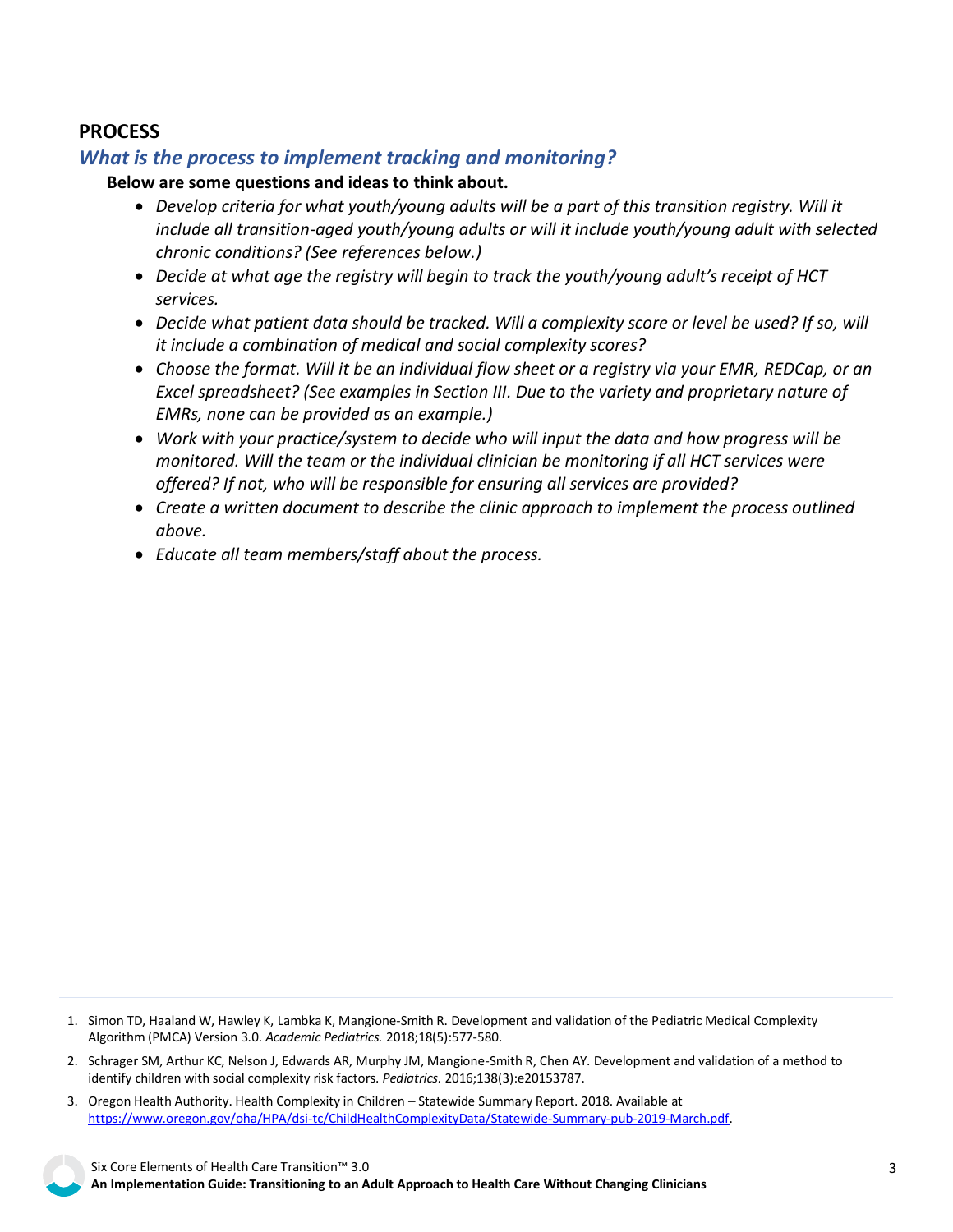## <span id="page-3-0"></span>Quality Improvement Considerations

*What should be thought about when forming a team?* (See *Successful Teams* in the *[QI Primer](https://gottransition.org/6ce/quality-improvement-primer)*)

- Include a representative from all areas of your practice
- Include a youth/young adult/parent/caregiver whenever possible
- Depending on what you are aiming to improve, consider any ad hoc members you might need (e.g., information services, lab, pharmacy, supply distribution, etc.)
- Schedule meetings or huddles

#### *What is the Model for Improvement?*

The Model for Improvement (see *Model for Improvement* in the *[QI Primer](https://gottransition.org/6ce/quality-improvement-primer)*) is an approach to process improvement, developed by Associates in Process Improvement, which helps teams accelerate the adoption of proven and effective changes. The figure here illustrates the three questions that make up the Model for Improvement. This is a simple but robust model widely used for improvement in many industries, including health care.



*Adapted from Langley GL, et al. The Improvement Guide: A Practical Approach to Enhancing Organizational Performance, 2nd ed. San Francisco: Jossey-Bass Publishers, 2009.*

As you continue to work through this document and the Six Core Elements, you will find that the QI tools and other items below have been customized to each element for each kind of practice. However, you will find the basic team considerations described above remain the same for most if not all of your QI work.

## Quality Improvement Tools

The most important QI tools to guide a team's improvement work include *Tools 1-5* listed below. Using these tools in the following order will increase your chances of success, but teams can make modifications as needed. For more information and examples, see *Tools for Improvement* in the *[QI Primer](https://gottransition.org/6ce/quality-improvement-primer)*.

- *Tool 1: An aim statement* is a fundamental element of this model and answers the question of what you are trying to accomplish.
- *Tool 2: Key driver diagrams* allow teams to visualize the relationship between the project aim and contributing factors, helping them determine key actions necessary to meet this aim.
- *Tool 3: Process flow maps* can help you visualize the steps in your change process.
- *Tool 4: The simplified failure mode and effects analysis* form helps teams recognize what problems might arise in each step of the process and think of possible solutions.
- *Tool 5: Plan-Do-Study-Act (PDSA) cycles* allow teams to trial and learn from their process changes. Using Tools 1-4 before initiating a PDSA cycle helps teams assess root causes before jumping to solutions.

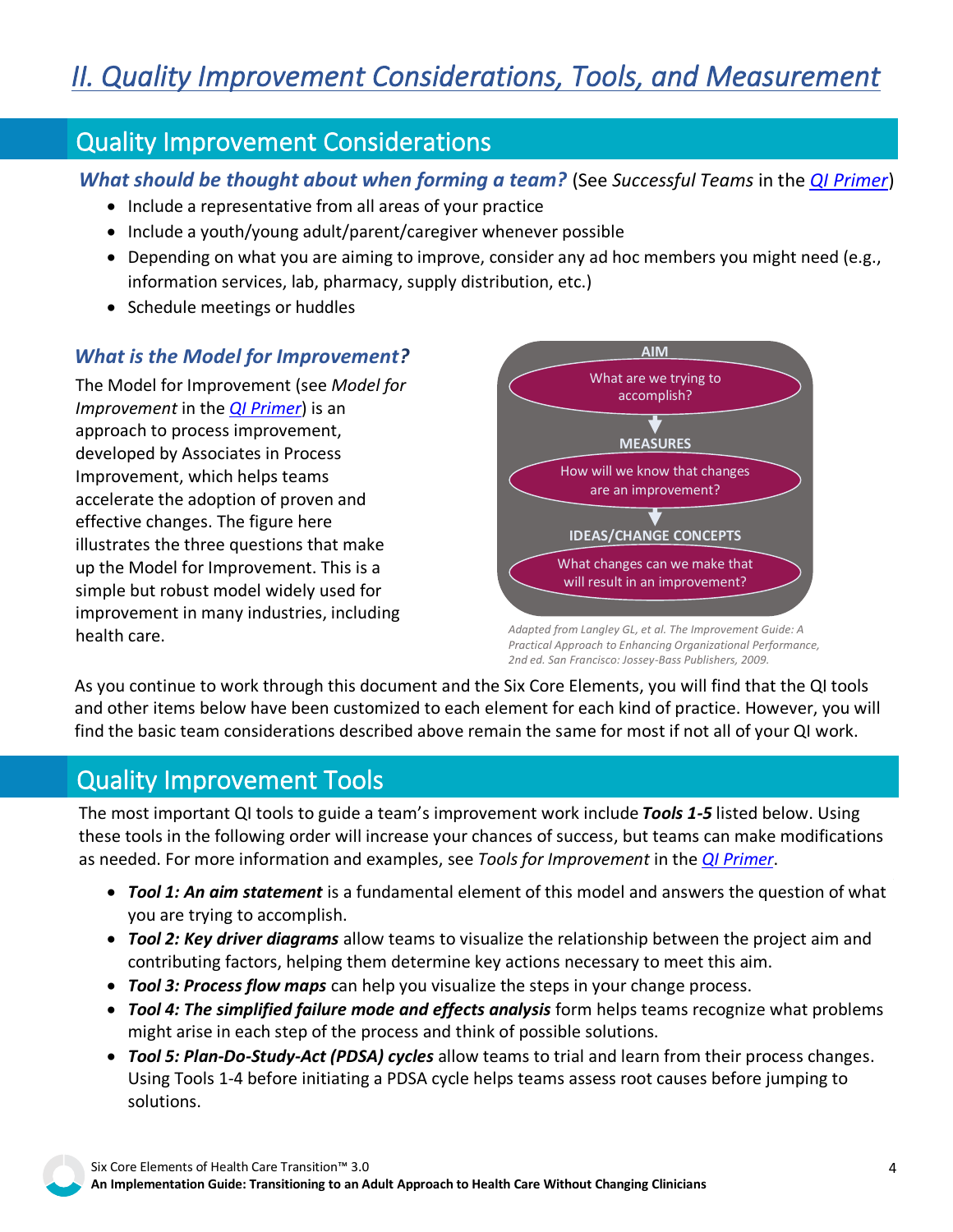#### *Tool 1: Aim Statement*

The aim statement is a written statement that describes the improvement effort and includes the rationale for doing the work, the target population, the time period of the work, and measurable numeric goals. For more information and examples, see *Model for Improvement* in the *[QI Primer](https://gottransition.org/6ce/quality-improvement-primer)*.

#### *Example Aim Statement*

We aim to improve care by implementing a tracking and monitoring database. By [insert date], 80% of patients with sickle cell disease will be in the database.

#### *Tool 2: Key Driver Diagram*

Key driver diagrams (KDDs) require teams to identify their theories or "key drivers" which lead to outcomes. They help teams see relationships and organize work, especially in complex systems. They are frequently used for analysis, organization, and communication to direct improvement work. For more information and examples, see *Tools for Improvement* in the *[QI Primer](https://gottransition.org/6ce/quality-improvement-primer)*.



*Adapted from ST3P UP, a collaborative sponsored by Patient Centered Outcomes Research Institute® (PCORI) Award MCSC-1608-35861 Titled [A Comparative Effectiveness of Peer Mentoring Versus Structured Education Based Transition Programming For The Management Of Care](https://www.pcori.org/research-results/2017/comparing-transitional-care-teens-and-young-adults-sickle-cell-disease-and)  Transitions In Emerging Adults With Sickle Cell Disease.*

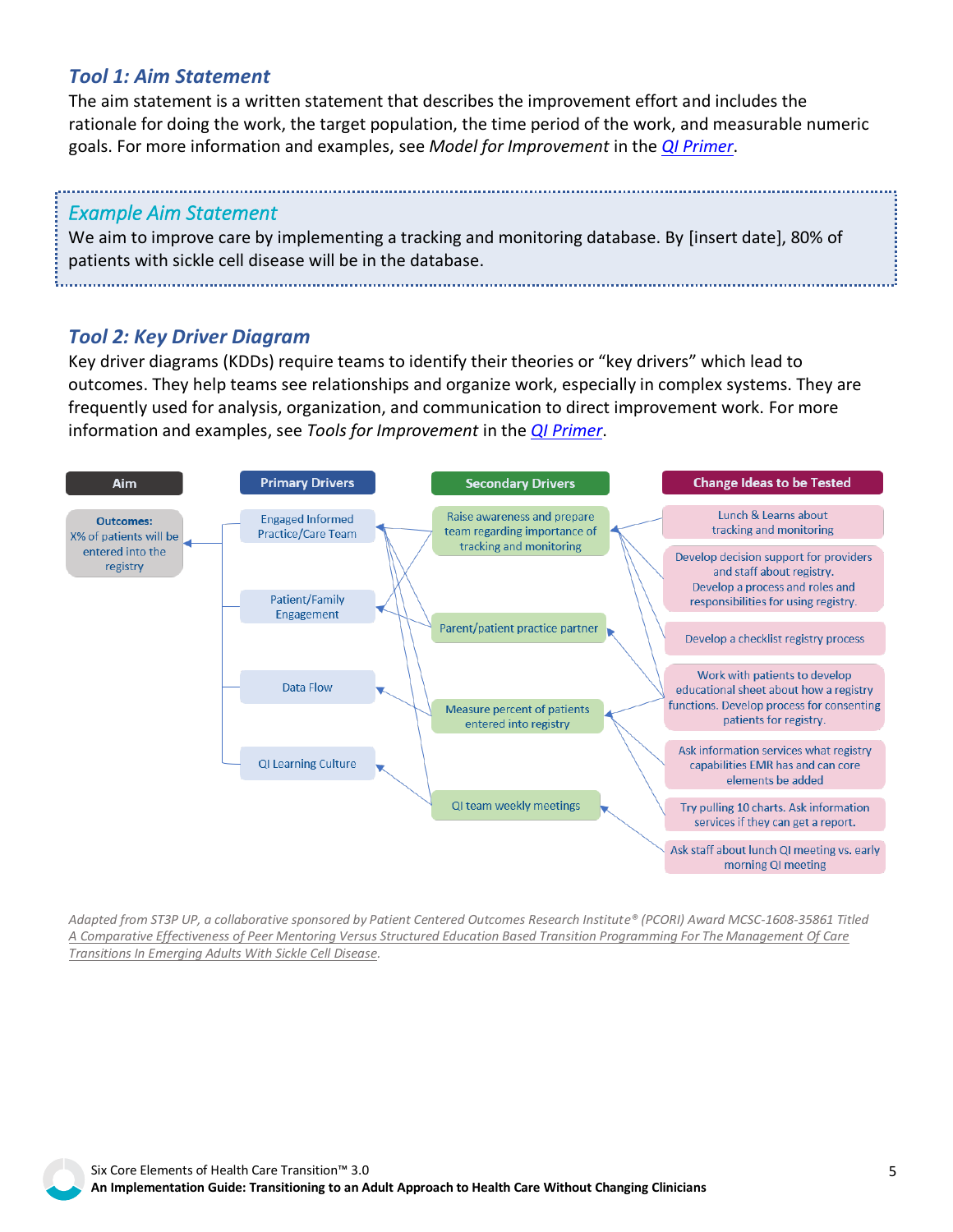#### *Tool 3: Process Flow Map*

A flow map is a visual display of the separate steps in a process placed in sequential order. It is extremely helpful in documenting different views of the same process. It can show the sequence of actions, materials/inputs entering and leaving the process, decision points, and people involved. Flow maps can be used to document steps in the process of either how things are or how things could be. Posting the flow map gives staff an opportunity to clarify the steps in the process and can uncover conflicting understandings. For more information and examples, see *Tools for Improvement* in the *[QI Primer](https://gottransition.org/6ce/quality-improvement-primer)*.



#### *Tool 4: Simplified Failure Mode and Effects Analysis (sFMEA)*

Simplified Failure Mode and Effects Analysis (sFMEA) is a proactive method for evaluating a process to identify where and how it might fail and to assess the relative impact of different failures, in order to identify the parts of the process that are most in need of change and help generate ideas to prevent those possible failures. This is a good companion to the flow map – a flow map lets you see the process as it is, and the sFMEA helps you look more closely to identify breakdowns. The example below has a few solutions filled in, to illustrate how teams might start completing an sFMEA. For more information and examples, see *Tools for Improvement* in the *[QI Primer](https://gottransition.org/6ce/quality-improvement-primer)*.



*Adapted from the copyrighted Simplified Failure Mode Effects Analysis Worksheet (sFMEA) from Cincinnati Children's Hospital Medical Center. This version of the sFMEA has been modified and has been reprinted with permission.*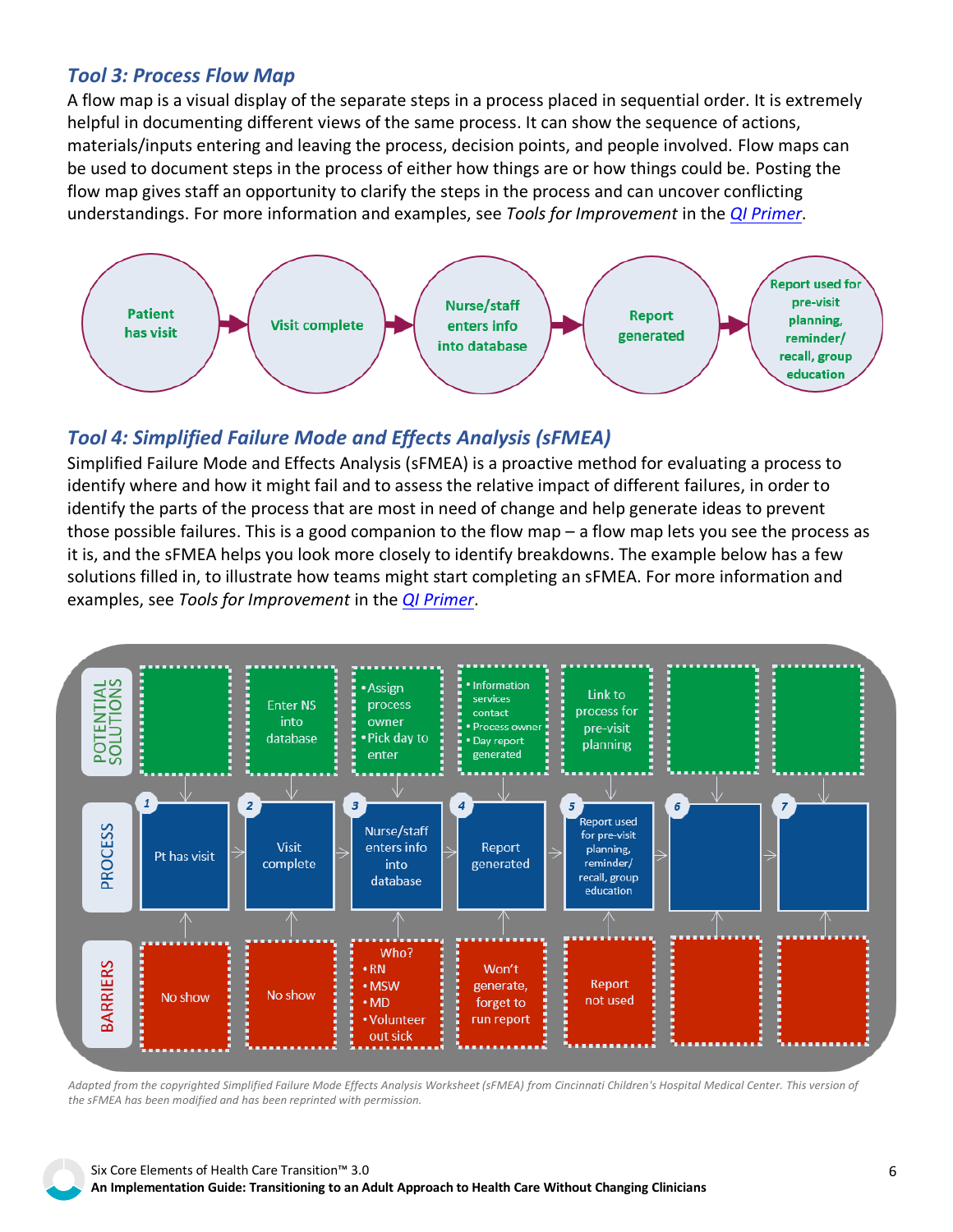#### *Tool 5: PDSA Cycles*

PDSA cycles are a structured test of a process change. These are meant to be done rapidly, for example one patient, one afternoon, with one doctor. To accelerate learning and improvement, small tests with reflection allow for change ideas to be adapted, adopted, or abandoned easily within busy healthcare settings. Learning to do rapid cycle testing is key to keeping the momentum going; it is not necessary to schedule a full separate meeting, just a quick huddle allows teams to plan the next cycle. For more information and examples, see *Model for Improvement* in the *[QI Primer](https://gottransition.org/6ce/quality-improvement-primer)*. This effort includes:

- **Plan** the test: who, what, where, when;
- **Do** try the change and observe what happens;
- **Study** reflect on what was learned from the test; and
- **Act** decide next steps based on the reflection.

#### *Examples of Ideas to Test*

- Using Excel vs. REDCap
- Creating a mock database and testing, are any key components missing?



*Adapted from AHEC QI 101, a Quality Improvement course sponsored by Charlotte Area Health Education Center.*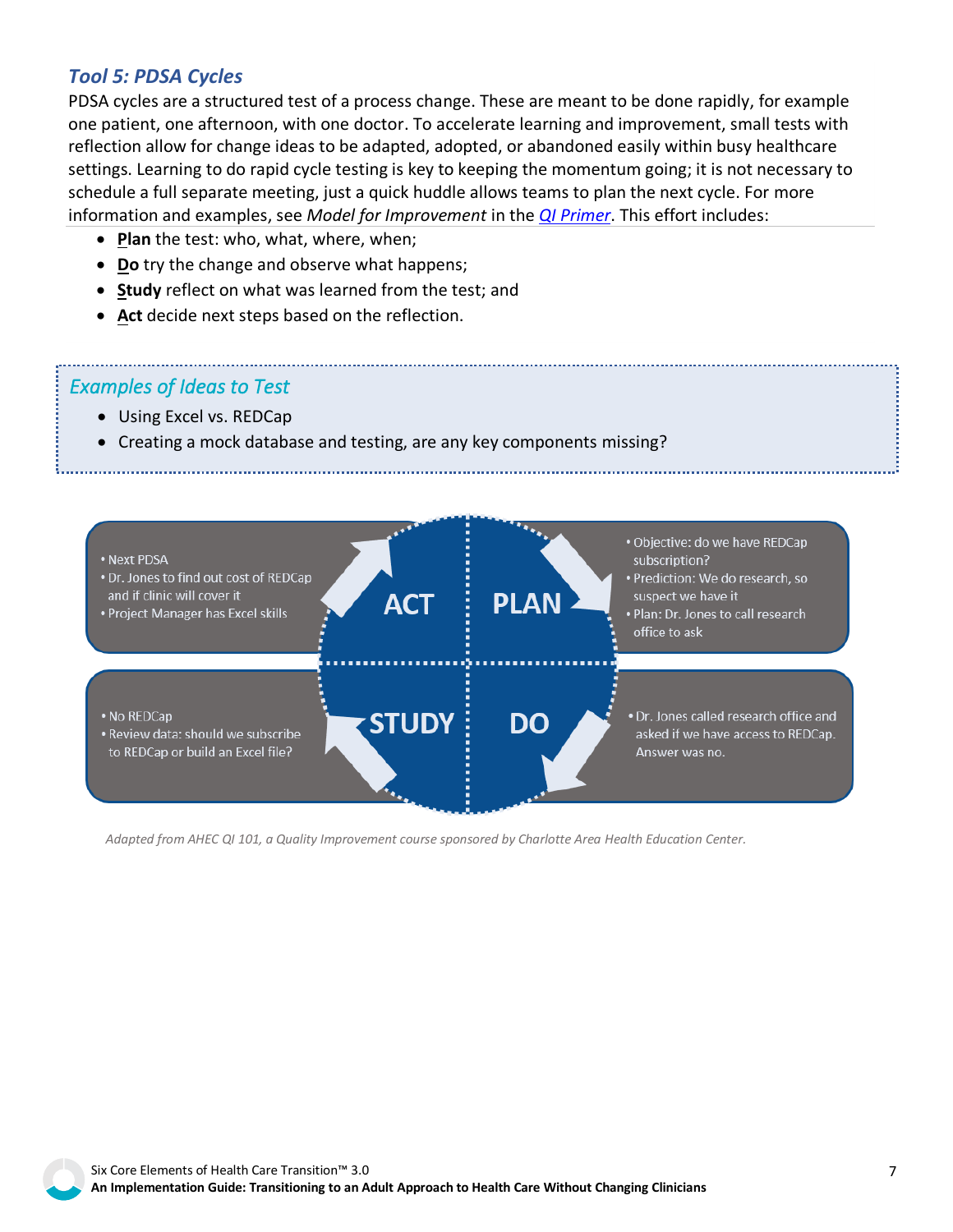## Quality Improvement Measurement

progress of specific core elements or the overall HCT process. For more information and examples, see<br>*Measuring for Improvement* in the <u>QI Primer</u>. This step will sometimes be informal, while other situations will require a more formal process. Tracking your progress can be as simple as using a check sheet for a short period of time or a more formal use of a run chart which displays improvement over time. Specifically, the Current Assessment of HCT Activities or the HCT Process Measurement Tool in the Six Core Elements package can be used by teams to track *Measuring for Improvement* in the *[QI Primer](https://gottransition.org/6ce/quality-improvement-primer)*.

*Example Data Collection Check Sheet* 

- $\Box$  Track how long it takes to enter the data per patient.
- $\Box$  Track the number of patients entered for 1 week.
- $\Box$  Generate reports.
- $\Box$  Track how the report is used.
- $\Box$  Once the process is refined, weekly or daily track the percent of patients seen who are entered into the database.
- $\Box$  Note what is achieved from the reports.

|                       | Mon | lues | Wed | Thurs |  |
|-----------------------|-----|------|-----|-------|--|
| # pts put in database |     |      |     |       |  |

Data display is important for teams to assess the impact of the changes they are making. In QI, run charts are most often used. Run charts are a dynamic display of data over time. They require no statistical calculations and should be easily understood. Use a clear title. Data points are plotted around a median line. When possible, adding annotations to the chart to explain when certain changes were introduced can make the chart more informative and robust.



## Sustain & Spread

For strategies on how to sustain and spread your work, please see Steps 6 and 7 *[How to Implement the Six](https://gottransition.org/6ce/how-to-implement)  [Core Elements of Health Care Transition](https://gottransition.org/6ce/how-to-implement)*.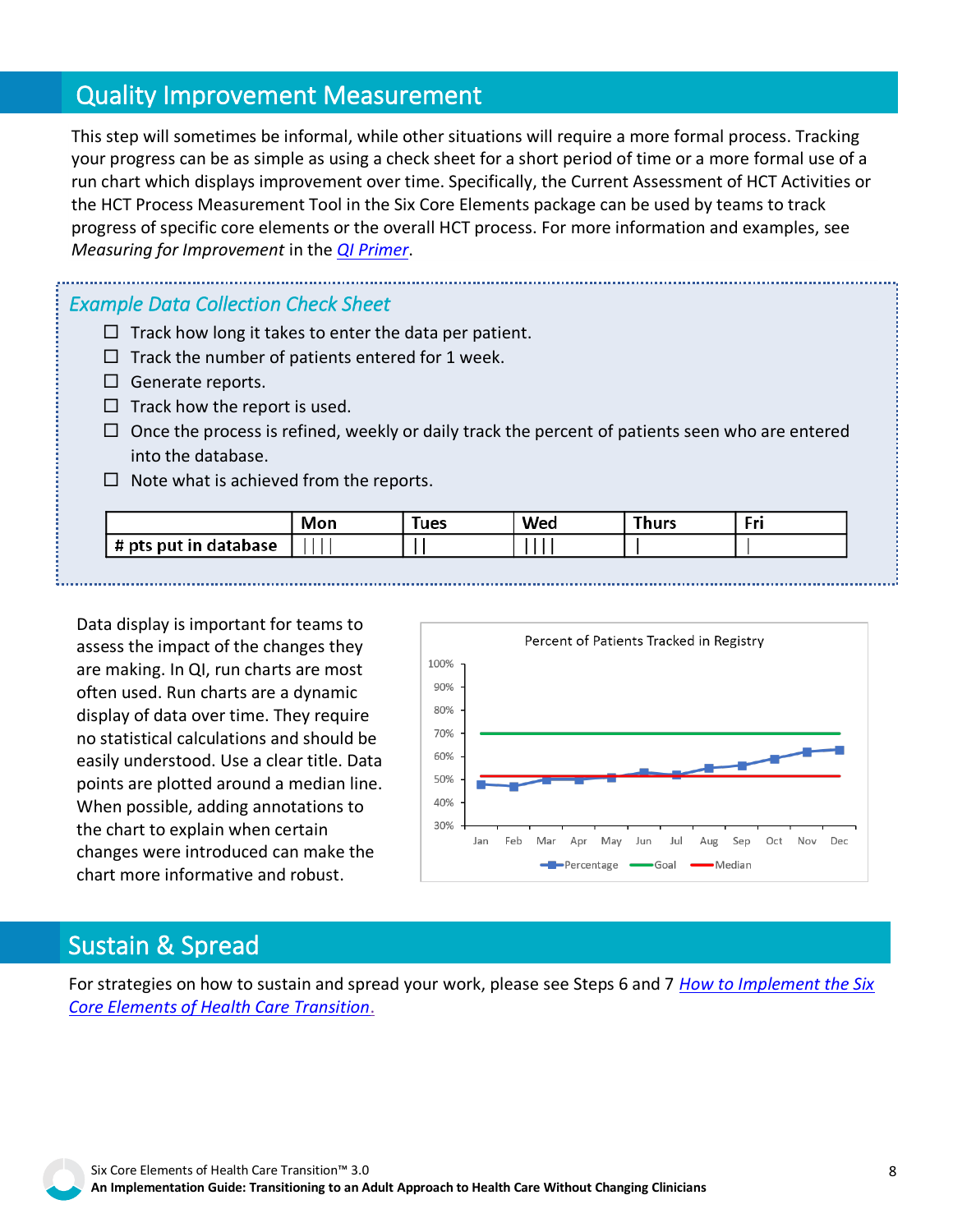# *III. Sample Tracking and Monitoring Tools*

#### <span id="page-8-0"></span>*Sample Registry Tool from the Six Core Elements of HCT*

• Sample Excel spreadsheet from Got Transition's "Transitioning to an Adult Approach to Health Care Without Changing Clinicians" *(clic[k here\)](https://gottransition.org/6ce/staying-registry)*

#### *Sample Transition Flow Sheet from the Six Core Elements of HCT*

• Sample transition flow sheet from Got Transition's "Transitioning to an Adult Approach to Health Care Without Changing Clinicians" *(clic[k here\)](www.gottransition.org/6ce/staying-flow-sheet)*

#### *Sample REDCap Tracking and Monitoring System*

• *Click [here](https://gottransition.org/resource/sample-REDCap-Tracking)* for information about how to access a customizable REDCap example for a tracking and monitoring system.